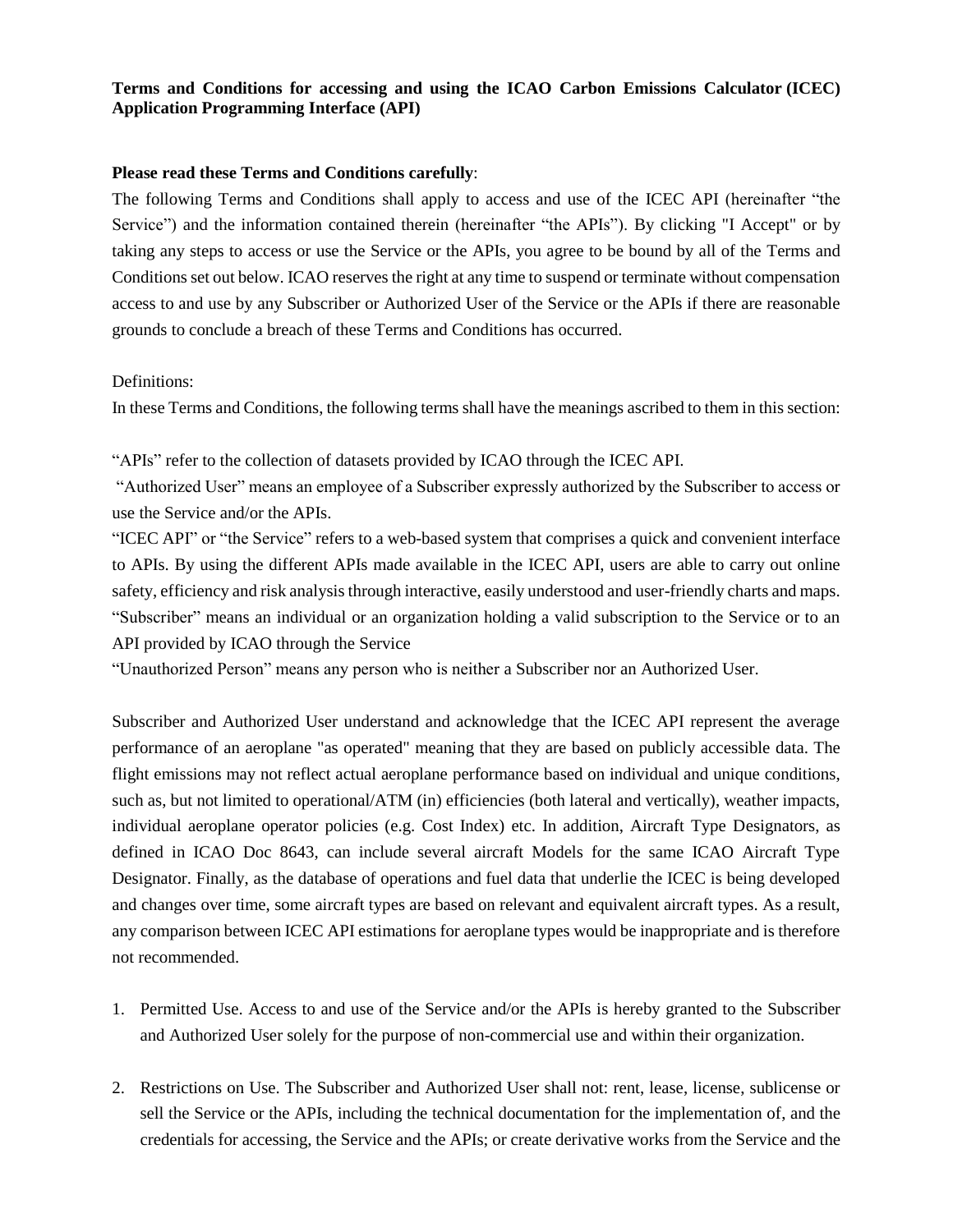APIs for commercial purposes. Without prejudice to the generality of the foregoing, Subscribers and Authorized Users shall not:

- a. make printouts or copies of the Service or APIs for distribution to Unauthorized Persons;
- b. re-sell the Service or the APIs or any part thereof to others;
- c. make the Service or any of the APIs available to Unauthorized Persons;
- d. abstract, download, store, reproduce, transmit, display, copy, distribute or use the Service or the APIs other than as permitted by paragraph 1 above;
- e. decompile, disassemble or reverse engineer any of the software programmes, databases or other systems used by ICAO to provide the Service or the APIs;
- f. use the Service, or any of the APIs available on the Service: for any illegal purpose; to send, post or allow the posting of information which is defamatory or obscene or which violates the legal rights of others; or to send any unsolicited promotional or advertising material or any bulk messages which may interfere with the provision of the Service and the APIs or their use thereof by others; or
- g. publish any part of the Service or the APIs without the prior written authorization of ICAO.
- 3. Passwords and Security. Any passwords issued by ICAO shall be used exclusively by Subscribers and Authorized Users to access the Service and the APIs:
	- a. no such passwords may be made available to an Unauthorized Person for the purpose of accessing or using the Service or the APIs;
	- b. if ICAO suspects that a password is being used by an Unauthorized Person the password may be cancelled.
- 4. Content. ICAO may in its sole discretion modify the content of or limit, suspend or discontinue the Service and any of the APIs at any time, with or without notice. ICAO shall use its best efforts to ensure that the Service and the APIs are periodically updated.
- 5. Intellectual Property Rights. All intellectual property rights in the Service (in both machine readable and printed form) belong to ICAO or its third party licensors. Subscribers and Authorized Users expressly undertake not to use the Service or the APIs in any way that infringes the intellectual property rights therein belonging to ICAO or third party licensors. Subscribers and Authorized Users shall not obscure or remove any copyright notices that appear on the Service or the APIs.
- 6. No Warranties. The Service and the APIs are made available to Subscribers and Authorised Users "as is," without warranty of any kind whether expressed or implied, including, without limitation, fitness for a particular purpose and satisfactory quality. Without limiting the generality of the foregoing, Subscribers and Authorized Users accept that the Service and the APIs may not meet the requirements of Subscribers and Authorized Users and are not guaranteed to operate error free.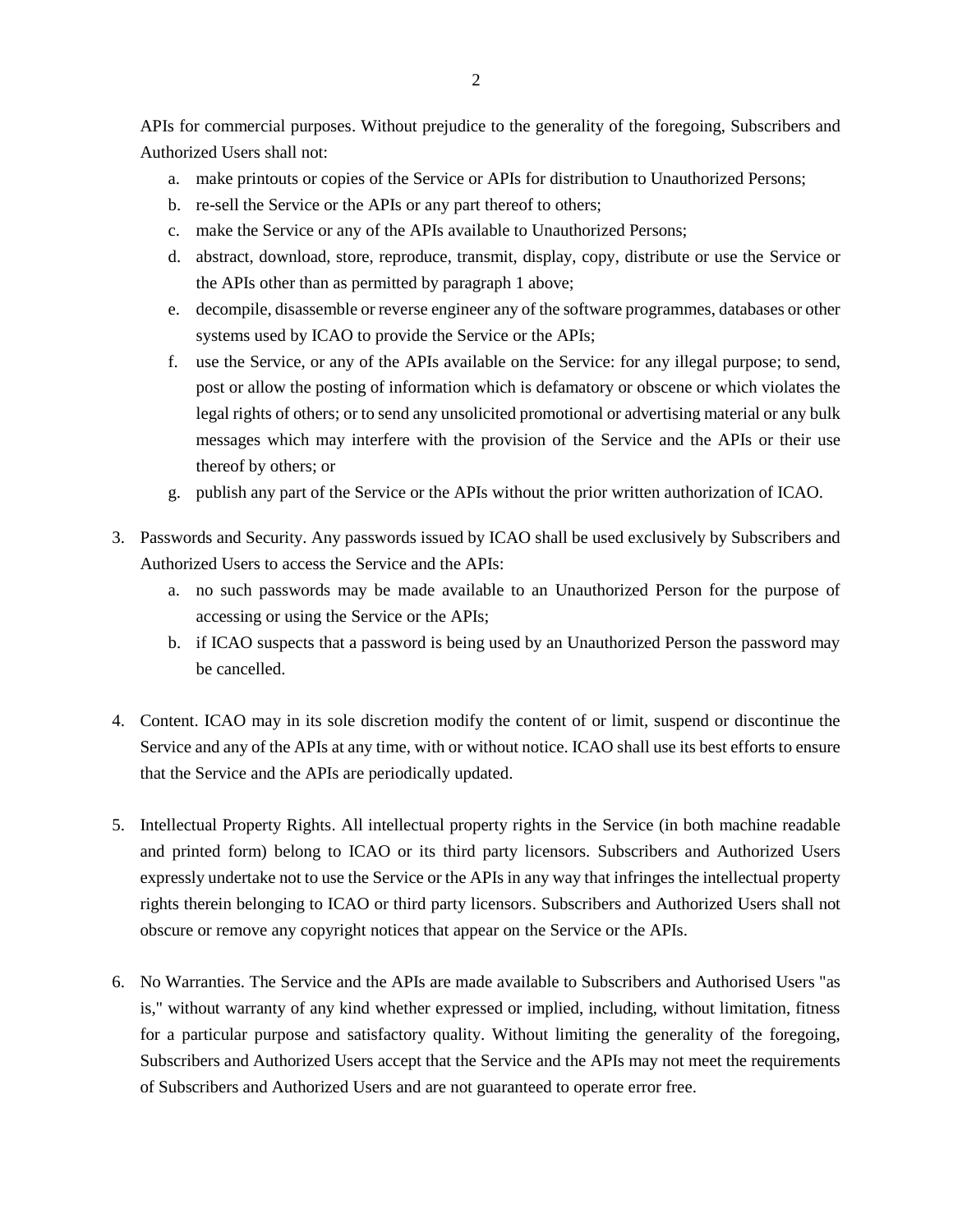- 7. Limitation of Liability. Access to and use of the Service and the APIs by Subscribers and Authorized Users shall be at their own risk. ICAO shall not be liable for any loss or damage however caused, including, but not limited to, errors or omissions in the Service or the APIs, inaccurate transmission or misdirection of data, resulting from the use or inability to use the Service or the APIs, from any action or decision based on information obtained through the Service or the APIs. ICAO accepts no responsibility or liability whether direct or indirect, as to the currency, accuracy or quality of information obtained through the Service or the APIs, or for any consequences arising from its use even if ICAO has been advised of the possibility of such consequences. This limitation shall apply whether the alleged liability is based on contract, tort, or any other basis. ICAO shall use its best efforts to minimize the occurrence of interruptions in the availability of the Service or the APIs caused by circumstances within its control. ICAO's liability for such interruptions shall not exceed the amount paid by the Subscriber or Authorized User for access to the Service or to the APIs pro-rated in accordance with the period of non-availability. ICAO shall not be liable for any interruptions in the availability of the Service or the APIs caused by circumstances outside its control. In such cases, ICAO shall use reasonable efforts to have the Service or the affected APIs reinstated with dispatch.
- 8. Indemnification. Subscribers and Authorised Users agree to indemnify, save, defend and otherwise hold harmless ICAO, its officers, employees and agents from any direct, indirect, incidental, special, consequential or exemplary damages arising out of, or relating to, or resulting from their use of the Service or the APIs.
- 9. Privileges and Immunities. Nothing contained herein shall be construed as a waiver of the privileges and immunities of ICAO and its officials.
- 10. Termination. ICAO may terminate with immediate effect access to and use of the Service and the APIs granted hereunder and take any measures deemed necessary if Subscribers or Authorized Users fail to comply with the present Terms and Conditions.
- 11. Settlement of Disputes. Any dispute arising out of or relating to the interpretation or implementation of these Terms and Conditions, unless settled amicably by direct negotiations between the parties within ninety (90) days following the request for such amicable settlement (or such longer period as may be agreed by the parties), may be referred by either party hereto to arbitration. Arbitration shall be conducted in accordance with the UNCITRAL Arbitration Rules then obtaining by a sole arbiter in Montreal and in the English language, and the parties shall be bound by any such arbitration as the final adjudication of the issue.
- 12. Contact Information. Any inquiries regarding the present Terms and Conditions or the Service or any APIs may be addressed to ICAO at: